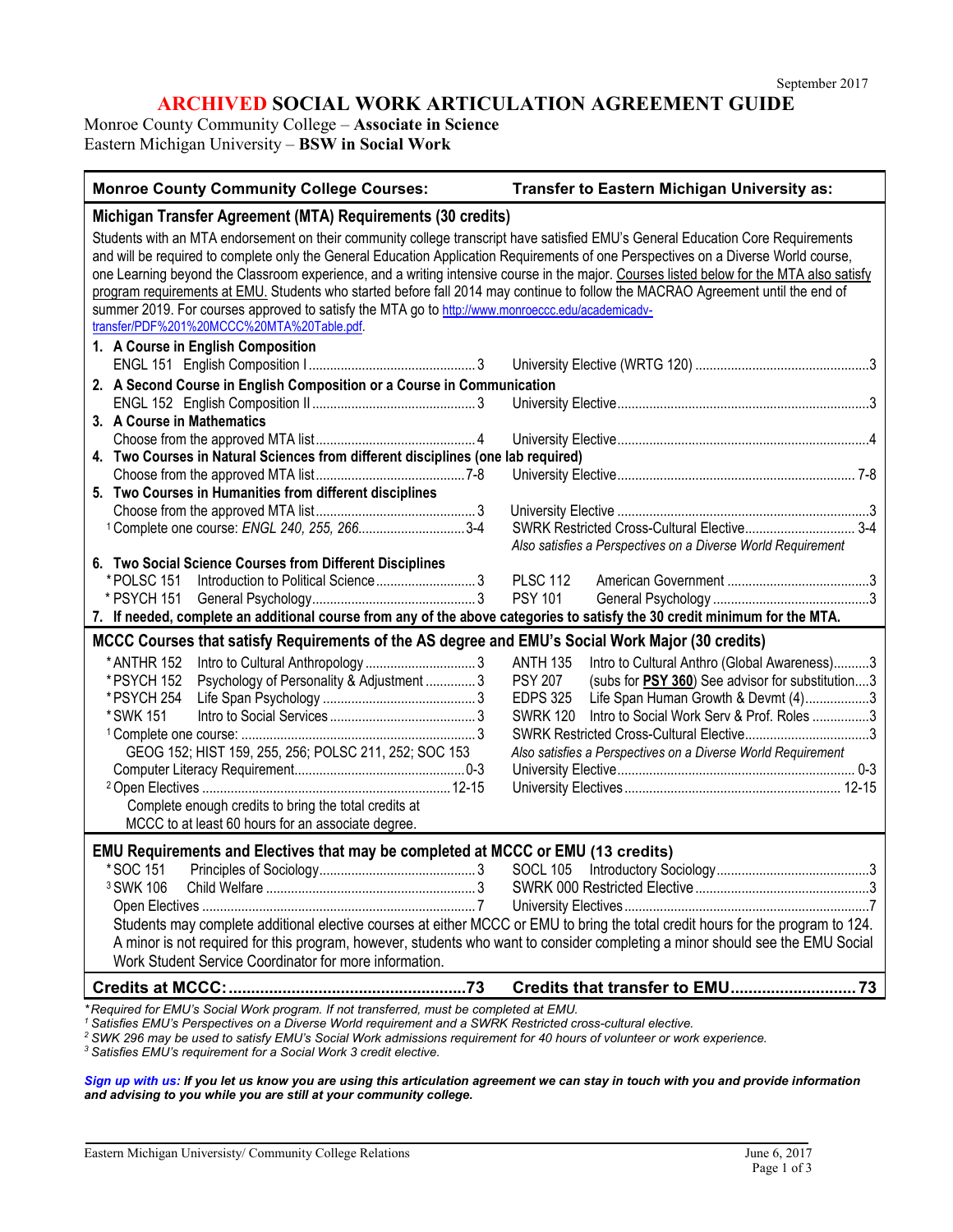## **ARCHIVED SOCIAL WORK ARTICULATION AGREEMENT GUIDE**

Monroe County Community College – **Associate in Science**

Eastern Michigan University – **BSW in Social Work**

| <b>Admission Process for the Social Work</b><br>Program at Eastern Michigan University                                                                                                                                                                                                                                                                                                                                                                                                                                                                                                                                                                                                                                                                                                                                                                                                                                                                                                                                                                                                                                                                                                                                                                                                | <b>Completion for Social Work Program at</b><br><b>Eastern Michigan University</b>                                                                                                                                                                                                                                                                                                                                                                                                                                                                                                                                                                                                                                                                                                                                                                                                                                                                                                                                                                                                                                                     |  |  |
|---------------------------------------------------------------------------------------------------------------------------------------------------------------------------------------------------------------------------------------------------------------------------------------------------------------------------------------------------------------------------------------------------------------------------------------------------------------------------------------------------------------------------------------------------------------------------------------------------------------------------------------------------------------------------------------------------------------------------------------------------------------------------------------------------------------------------------------------------------------------------------------------------------------------------------------------------------------------------------------------------------------------------------------------------------------------------------------------------------------------------------------------------------------------------------------------------------------------------------------------------------------------------------------|----------------------------------------------------------------------------------------------------------------------------------------------------------------------------------------------------------------------------------------------------------------------------------------------------------------------------------------------------------------------------------------------------------------------------------------------------------------------------------------------------------------------------------------------------------------------------------------------------------------------------------------------------------------------------------------------------------------------------------------------------------------------------------------------------------------------------------------------------------------------------------------------------------------------------------------------------------------------------------------------------------------------------------------------------------------------------------------------------------------------------------------|--|--|
| <b>Program Admission Process:</b><br>The BSW has several admissions requirements which are<br>designed to help you sort out whether or not the social work<br>profession is the right choice for you.<br>1. Overall GPA of a 2.3 or higher at the time of admission to<br>the Social Work program.<br>2. Submission of an application which will be distributed in<br><b>SWRK 251.</b><br>3. Completion of 40 hrs. of post-high school volunteer,<br>employment or internship experience in a human service<br>setting.<br>4. Completion of introductory social work courses: SWRK<br>120, SWRK 200, SWRK 222, and SWRK 251 with grades<br>of "C" or higher.<br>5. Submission of a reflective essay completed in SWRK 251.<br>6. Meet with a BSW advisor to develop a Plan of Study and<br>review progress to date.<br>Students may dual-register in SWRK 200, 222 and 251 at EMU while<br>attending MCCC in order to complete these courses before starting<br>the professional sequence at EMU. Students receiving financial aid<br>should contact the Financial Aid Office at MCCC to ask about<br>options for financial aid as a dual-registered student.<br>Enrollment in SWRK course offerings is limited. Apply to<br>EMU early and register for courses as soon as permitted. | <b>Pre-Admission Requirements</b><br>(7 credits)<br><sup>2</sup> SWRK 200<br>Human Diversity & Social Justice  3<br><sup>2</sup> SWRK 222<br>Social Welfare Policies & Services 3<br>2,3 SWRK 251<br>Self-Assessmt for Profession of Social Work. 1<br><b>Major Requirements</b><br>(44 credits)<br>Theoretical Bases for Social Work Pract 3<br><b>SWRK 315</b><br><b>SWRK 317</b><br>Foundations of Social Work Practice  3<br><b>SWRK 318</b><br>Practice I - Skill Integration Seminar  1<br><sup>1</sup> SWRK 350L2 Generalist SW Pract: Orgs & Communities  3<br>Analysis & Change of Soc Welfare Policies 3<br><b>SWRK 405</b><br>Generalist SW Pract: Individuals & Fam  3<br><b>SWRK 408</b><br><b>SWRK 409</b><br>Generalist SW Pract: Groups 3<br><b>SWRK 430</b><br>Social Work Evaluation & Research  4<br>Social Work Practice wi Women & Girls  3<br><b>SWRK 450</b><br>Social Work Practice wi People of Color 3<br><b>SWRK 451</b><br>Minimum Credits to Graduate:124<br>Note: If fewer than 73 credits are transferred, additional<br>credits must be completed at EMU to bring the program total<br>to 124 credits. |  |  |
|                                                                                                                                                                                                                                                                                                                                                                                                                                                                                                                                                                                                                                                                                                                                                                                                                                                                                                                                                                                                                                                                                                                                                                                                                                                                                       |                                                                                                                                                                                                                                                                                                                                                                                                                                                                                                                                                                                                                                                                                                                                                                                                                                                                                                                                                                                                                                                                                                                                        |  |  |

*<sup>1</sup> Satisfies the Learning beyond the Classroom general education requirement.*

*<sup>2</sup> Students may concurrently register in SWRK 200, 222 and 251 at EMU while attending MCCC; or take during the spring/summer semester prior to starting the Social Work sequence at EMU. These courses are pre-requisites for all upper division SWRK courses.*

*<sup>3</sup> Students will apply for admission to the Social Work program while enrolled in SWRK 251.*

**NOTE:** Students in this program are granted a waiver of the University requirement that students may not earn "more than 60 credit hours in one subject area (prefix)." **Students in this program may earn up to (but not exceed) 60 hours in** "SWRK" credit towards graduation. Only "SWRK" courses taken at EMU will count towards the 60 hour requirement.